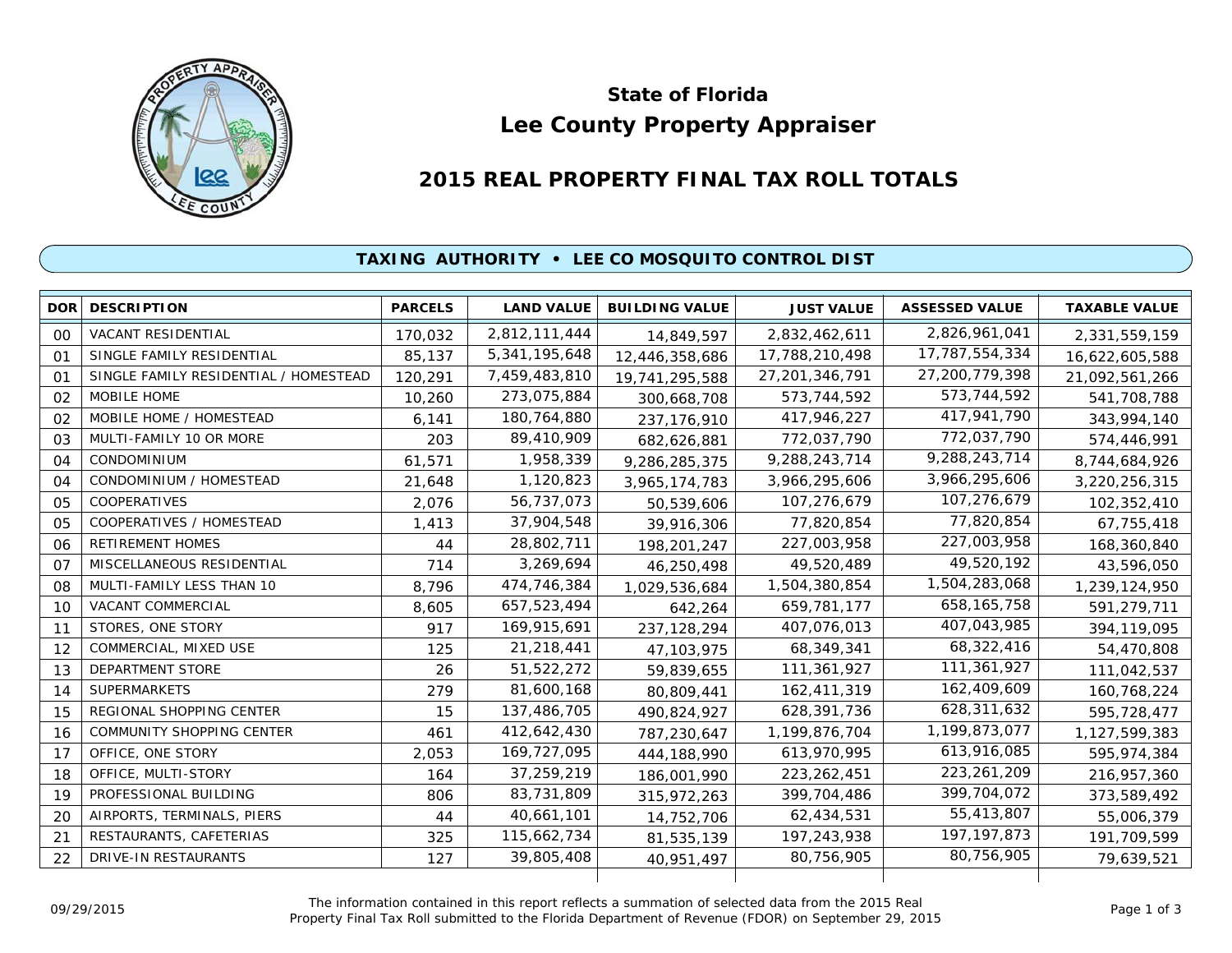### **TAXING AUTHORITY • LEE CO MOSQUITO CONTROL DIST**

| 191,575,506<br>74,282,300<br>FINANCIAL INSTITUTIONS<br>191,575,506<br>23<br>206<br>189,645,058<br>117,293,206<br>6,034,970<br>285,708<br>42<br>6,034,970<br><b>INSURANCE COMPANY OFFICES</b><br>24<br>5,701,842<br>5,749,262<br>4,984,863<br>1,118,812<br>4,984,863<br>25<br>REPAIR SERVICE SHOPS<br>39<br>3,866,051<br>4,839,814<br>23,096,098<br>12,399,407<br>SERVICE STATIONS<br>23,096,098<br>26<br>67<br>10,696,691<br>22,719,403<br>300, 112, 109<br>AUTO SALES, REPAIR, ETC<br>143,067,398<br>27<br>300,499,500<br>603<br>294,978,759<br>157,044,711<br>486,094,894<br>PARKING LOTS, MH PARKS, ETC<br>350,956,622<br>486,120,805<br>28<br>149<br>482,430,710<br>135, 138, 272<br>76,488<br>60,368<br>WHOLESALE, PRODUCE, MFG<br>76,488<br>29<br>$\mathbf{1}$<br>16,120<br>76,488<br>1,382,414<br>863,153<br>FLORISTS, GREENHOUSES<br>1,382,414<br>8<br>1,360,575<br>30<br>519,261<br>677,963<br>567,702<br>677,963<br>DRIVE-IN THEATER, OPEN STADIUM<br>$\mathbf{1}$<br>677,963<br>31<br>110,261<br>24,681,550<br>8,315,939<br>ENCLOSED THEATER/AUDITORIUM<br>24,681,550<br>32<br>52<br>16,269,328<br>16,365,611<br>10,853,624<br>4,045,871<br>10,853,624<br>33<br>NIGHT CLUBS, LOUNGES, BARS<br>44<br>10,568,297<br>6,807,753<br>23,785,351<br>5,924,256<br>BOWLING ALLEYS, RINKS, ARENAS<br>23,785,351<br>34<br>16<br>17,861,095<br>23,779,706<br>22,565,946<br>11,691,871<br>TOURIST ATTRACTIONS<br>22,565,946<br>35<br>14<br>10,874,075<br>21,535,228<br>7,316,958<br>4,362,477<br>RACE TRACKS<br>7,316,958<br>37<br>7,025,458<br>$\mathbf{1}$<br>2,954,481<br>133, 160, 283<br>72,132,051<br>GOLF COURSE, DRIVING RANGE<br>133,555,032<br>38<br>128<br>61,028,232<br>131,060,485<br>835,549,336<br>175, 124, 083<br>HOTELS, MOTELS<br>174<br>835,628,792<br>39<br>666,131,006<br>660,425,253<br>90,896,508<br>90,399,927<br>VACANT INDUSTRIAL<br>644<br>90,940,914<br>40<br>88,592,539<br>496,581<br>93,518,434<br>93,518,434<br>LIGHT MANUFACTURING<br>31,148,420<br>41<br>172<br>91,842,053<br>62,370,014<br>3,750,094<br>1,642,530<br><b>HEAVY INDUSTRIAL</b><br>3,750,094<br>42<br>4<br>3,667,025<br>2,107,564<br>7,314,068<br>2,121,183<br>LUMBER YARDS, SAWMILLS<br>7,314,068<br>43<br>3<br>5,192,885<br>7,221,349<br>3,138,116<br>PACKING PLANTS<br>3<br>1,171,694<br>3,138,116<br>44<br>1,966,422<br>3,138,116<br>1,776,616<br>0<br>CANNERY, BREWERY, WINERY<br>1,776,616<br>17<br>1,625,064<br>45<br>1,776,616<br>664,666<br>172,163<br>OTHER FOOD PROCESSING<br>3<br>664,666<br>631,705<br>46<br>492,503<br>7,175,850<br>MINERAL PROCESSING<br>4,980,648<br>47<br>13<br>7,175,850<br>6,974,395<br>2,195,202<br>864,459,400<br>239,993,415<br>864,463,351<br>WAREHOUSING, DISTRIBUTION TERMINALS<br>2,586<br>48<br>824,664,117<br>624,465,985<br>9,800,541<br>OPEN STORAGE<br>7,164,804<br>9,800,541<br>49<br>40<br>2,635,737<br>9,618,605<br>12,349,345<br><b>CROPLAND CLASS I</b><br>6,941,886<br>71,833,960<br>51<br>10,998,381<br>121<br>5,407,459<br>150,998<br>CROPLAND CLASS II<br>150,998<br>3,313,700<br>52<br>150,998<br>$\mathbf{1}$<br>$\mathbf 0$<br>2,708,513<br>1,398,087<br>53<br>CROPLAND CLASS III<br>23,894,756<br>2,321,849<br>33<br>1,310,426<br>2,309,437<br>TIMBERLAND INDEX 90+<br>1,941,867<br>15,079,079<br>54<br>50<br>367,570<br>2,158,494<br>56,753,450<br>16,031,938<br><b>GRAZING LAND CLASS I</b><br>212,047,431<br>538<br>60<br>44,206,040<br>40,721,512<br>50,057,754<br><b>GRAZING LAND CLASS II</b><br>15,390,167<br>218,336,317<br>688<br>61<br>37,852,727<br>34,667,587<br>12,548,831<br>5,592,452<br><b>GRAZING LAND CLASS III</b><br>83,007,806<br>62<br>254<br>6,956,379<br>10,409,385<br>4, 182, 105<br>1,009,939<br>18,795,976<br><b>GRAZING LAND CLASS IV</b><br>63<br>65<br>3,372,908<br>3,172,166<br>3,606,894<br><b>GRAZING LAND CLASS V</b><br>1,618,334<br>55,008,898<br>64<br>96<br>3, 191, 444<br>1,988,560 | <b>DOR</b> | <b>DESCRIPTION</b> | <b>PARCELS</b> | <b>LAND VALUE</b> | <b>BUILDING VALUE</b> | <b>JUST VALUE</b> | <b>ASSESSED VALUE</b> | <b>TAXABLE VALUE</b> |
|--------------------------------------------------------------------------------------------------------------------------------------------------------------------------------------------------------------------------------------------------------------------------------------------------------------------------------------------------------------------------------------------------------------------------------------------------------------------------------------------------------------------------------------------------------------------------------------------------------------------------------------------------------------------------------------------------------------------------------------------------------------------------------------------------------------------------------------------------------------------------------------------------------------------------------------------------------------------------------------------------------------------------------------------------------------------------------------------------------------------------------------------------------------------------------------------------------------------------------------------------------------------------------------------------------------------------------------------------------------------------------------------------------------------------------------------------------------------------------------------------------------------------------------------------------------------------------------------------------------------------------------------------------------------------------------------------------------------------------------------------------------------------------------------------------------------------------------------------------------------------------------------------------------------------------------------------------------------------------------------------------------------------------------------------------------------------------------------------------------------------------------------------------------------------------------------------------------------------------------------------------------------------------------------------------------------------------------------------------------------------------------------------------------------------------------------------------------------------------------------------------------------------------------------------------------------------------------------------------------------------------------------------------------------------------------------------------------------------------------------------------------------------------------------------------------------------------------------------------------------------------------------------------------------------------------------------------------------------------------------------------------------------------------------------------------------------------------------------------------------------------------------------------------------------------------------------------------------------------------------------------------------------------------------------------------------------------------------------------------------------------------------------------------------------------------------------------------------------------------------------------------------------------------------------------------------------------------------------------------------------------------------------------------------------------------------------------------------------------------------------------------------------------------------------------------------------------------------------------------------------------------|------------|--------------------|----------------|-------------------|-----------------------|-------------------|-----------------------|----------------------|
|                                                                                                                                                                                                                                                                                                                                                                                                                                                                                                                                                                                                                                                                                                                                                                                                                                                                                                                                                                                                                                                                                                                                                                                                                                                                                                                                                                                                                                                                                                                                                                                                                                                                                                                                                                                                                                                                                                                                                                                                                                                                                                                                                                                                                                                                                                                                                                                                                                                                                                                                                                                                                                                                                                                                                                                                                                                                                                                                                                                                                                                                                                                                                                                                                                                                                                                                                                                                                                                                                                                                                                                                                                                                                                                                                                                                                                                                                      |            |                    |                |                   |                       |                   |                       |                      |
|                                                                                                                                                                                                                                                                                                                                                                                                                                                                                                                                                                                                                                                                                                                                                                                                                                                                                                                                                                                                                                                                                                                                                                                                                                                                                                                                                                                                                                                                                                                                                                                                                                                                                                                                                                                                                                                                                                                                                                                                                                                                                                                                                                                                                                                                                                                                                                                                                                                                                                                                                                                                                                                                                                                                                                                                                                                                                                                                                                                                                                                                                                                                                                                                                                                                                                                                                                                                                                                                                                                                                                                                                                                                                                                                                                                                                                                                                      |            |                    |                |                   |                       |                   |                       |                      |
|                                                                                                                                                                                                                                                                                                                                                                                                                                                                                                                                                                                                                                                                                                                                                                                                                                                                                                                                                                                                                                                                                                                                                                                                                                                                                                                                                                                                                                                                                                                                                                                                                                                                                                                                                                                                                                                                                                                                                                                                                                                                                                                                                                                                                                                                                                                                                                                                                                                                                                                                                                                                                                                                                                                                                                                                                                                                                                                                                                                                                                                                                                                                                                                                                                                                                                                                                                                                                                                                                                                                                                                                                                                                                                                                                                                                                                                                                      |            |                    |                |                   |                       |                   |                       |                      |
|                                                                                                                                                                                                                                                                                                                                                                                                                                                                                                                                                                                                                                                                                                                                                                                                                                                                                                                                                                                                                                                                                                                                                                                                                                                                                                                                                                                                                                                                                                                                                                                                                                                                                                                                                                                                                                                                                                                                                                                                                                                                                                                                                                                                                                                                                                                                                                                                                                                                                                                                                                                                                                                                                                                                                                                                                                                                                                                                                                                                                                                                                                                                                                                                                                                                                                                                                                                                                                                                                                                                                                                                                                                                                                                                                                                                                                                                                      |            |                    |                |                   |                       |                   |                       |                      |
|                                                                                                                                                                                                                                                                                                                                                                                                                                                                                                                                                                                                                                                                                                                                                                                                                                                                                                                                                                                                                                                                                                                                                                                                                                                                                                                                                                                                                                                                                                                                                                                                                                                                                                                                                                                                                                                                                                                                                                                                                                                                                                                                                                                                                                                                                                                                                                                                                                                                                                                                                                                                                                                                                                                                                                                                                                                                                                                                                                                                                                                                                                                                                                                                                                                                                                                                                                                                                                                                                                                                                                                                                                                                                                                                                                                                                                                                                      |            |                    |                |                   |                       |                   |                       |                      |
|                                                                                                                                                                                                                                                                                                                                                                                                                                                                                                                                                                                                                                                                                                                                                                                                                                                                                                                                                                                                                                                                                                                                                                                                                                                                                                                                                                                                                                                                                                                                                                                                                                                                                                                                                                                                                                                                                                                                                                                                                                                                                                                                                                                                                                                                                                                                                                                                                                                                                                                                                                                                                                                                                                                                                                                                                                                                                                                                                                                                                                                                                                                                                                                                                                                                                                                                                                                                                                                                                                                                                                                                                                                                                                                                                                                                                                                                                      |            |                    |                |                   |                       |                   |                       |                      |
|                                                                                                                                                                                                                                                                                                                                                                                                                                                                                                                                                                                                                                                                                                                                                                                                                                                                                                                                                                                                                                                                                                                                                                                                                                                                                                                                                                                                                                                                                                                                                                                                                                                                                                                                                                                                                                                                                                                                                                                                                                                                                                                                                                                                                                                                                                                                                                                                                                                                                                                                                                                                                                                                                                                                                                                                                                                                                                                                                                                                                                                                                                                                                                                                                                                                                                                                                                                                                                                                                                                                                                                                                                                                                                                                                                                                                                                                                      |            |                    |                |                   |                       |                   |                       |                      |
|                                                                                                                                                                                                                                                                                                                                                                                                                                                                                                                                                                                                                                                                                                                                                                                                                                                                                                                                                                                                                                                                                                                                                                                                                                                                                                                                                                                                                                                                                                                                                                                                                                                                                                                                                                                                                                                                                                                                                                                                                                                                                                                                                                                                                                                                                                                                                                                                                                                                                                                                                                                                                                                                                                                                                                                                                                                                                                                                                                                                                                                                                                                                                                                                                                                                                                                                                                                                                                                                                                                                                                                                                                                                                                                                                                                                                                                                                      |            |                    |                |                   |                       |                   |                       |                      |
|                                                                                                                                                                                                                                                                                                                                                                                                                                                                                                                                                                                                                                                                                                                                                                                                                                                                                                                                                                                                                                                                                                                                                                                                                                                                                                                                                                                                                                                                                                                                                                                                                                                                                                                                                                                                                                                                                                                                                                                                                                                                                                                                                                                                                                                                                                                                                                                                                                                                                                                                                                                                                                                                                                                                                                                                                                                                                                                                                                                                                                                                                                                                                                                                                                                                                                                                                                                                                                                                                                                                                                                                                                                                                                                                                                                                                                                                                      |            |                    |                |                   |                       |                   |                       |                      |
|                                                                                                                                                                                                                                                                                                                                                                                                                                                                                                                                                                                                                                                                                                                                                                                                                                                                                                                                                                                                                                                                                                                                                                                                                                                                                                                                                                                                                                                                                                                                                                                                                                                                                                                                                                                                                                                                                                                                                                                                                                                                                                                                                                                                                                                                                                                                                                                                                                                                                                                                                                                                                                                                                                                                                                                                                                                                                                                                                                                                                                                                                                                                                                                                                                                                                                                                                                                                                                                                                                                                                                                                                                                                                                                                                                                                                                                                                      |            |                    |                |                   |                       |                   |                       |                      |
|                                                                                                                                                                                                                                                                                                                                                                                                                                                                                                                                                                                                                                                                                                                                                                                                                                                                                                                                                                                                                                                                                                                                                                                                                                                                                                                                                                                                                                                                                                                                                                                                                                                                                                                                                                                                                                                                                                                                                                                                                                                                                                                                                                                                                                                                                                                                                                                                                                                                                                                                                                                                                                                                                                                                                                                                                                                                                                                                                                                                                                                                                                                                                                                                                                                                                                                                                                                                                                                                                                                                                                                                                                                                                                                                                                                                                                                                                      |            |                    |                |                   |                       |                   |                       |                      |
|                                                                                                                                                                                                                                                                                                                                                                                                                                                                                                                                                                                                                                                                                                                                                                                                                                                                                                                                                                                                                                                                                                                                                                                                                                                                                                                                                                                                                                                                                                                                                                                                                                                                                                                                                                                                                                                                                                                                                                                                                                                                                                                                                                                                                                                                                                                                                                                                                                                                                                                                                                                                                                                                                                                                                                                                                                                                                                                                                                                                                                                                                                                                                                                                                                                                                                                                                                                                                                                                                                                                                                                                                                                                                                                                                                                                                                                                                      |            |                    |                |                   |                       |                   |                       |                      |
|                                                                                                                                                                                                                                                                                                                                                                                                                                                                                                                                                                                                                                                                                                                                                                                                                                                                                                                                                                                                                                                                                                                                                                                                                                                                                                                                                                                                                                                                                                                                                                                                                                                                                                                                                                                                                                                                                                                                                                                                                                                                                                                                                                                                                                                                                                                                                                                                                                                                                                                                                                                                                                                                                                                                                                                                                                                                                                                                                                                                                                                                                                                                                                                                                                                                                                                                                                                                                                                                                                                                                                                                                                                                                                                                                                                                                                                                                      |            |                    |                |                   |                       |                   |                       |                      |
|                                                                                                                                                                                                                                                                                                                                                                                                                                                                                                                                                                                                                                                                                                                                                                                                                                                                                                                                                                                                                                                                                                                                                                                                                                                                                                                                                                                                                                                                                                                                                                                                                                                                                                                                                                                                                                                                                                                                                                                                                                                                                                                                                                                                                                                                                                                                                                                                                                                                                                                                                                                                                                                                                                                                                                                                                                                                                                                                                                                                                                                                                                                                                                                                                                                                                                                                                                                                                                                                                                                                                                                                                                                                                                                                                                                                                                                                                      |            |                    |                |                   |                       |                   |                       |                      |
|                                                                                                                                                                                                                                                                                                                                                                                                                                                                                                                                                                                                                                                                                                                                                                                                                                                                                                                                                                                                                                                                                                                                                                                                                                                                                                                                                                                                                                                                                                                                                                                                                                                                                                                                                                                                                                                                                                                                                                                                                                                                                                                                                                                                                                                                                                                                                                                                                                                                                                                                                                                                                                                                                                                                                                                                                                                                                                                                                                                                                                                                                                                                                                                                                                                                                                                                                                                                                                                                                                                                                                                                                                                                                                                                                                                                                                                                                      |            |                    |                |                   |                       |                   |                       |                      |
|                                                                                                                                                                                                                                                                                                                                                                                                                                                                                                                                                                                                                                                                                                                                                                                                                                                                                                                                                                                                                                                                                                                                                                                                                                                                                                                                                                                                                                                                                                                                                                                                                                                                                                                                                                                                                                                                                                                                                                                                                                                                                                                                                                                                                                                                                                                                                                                                                                                                                                                                                                                                                                                                                                                                                                                                                                                                                                                                                                                                                                                                                                                                                                                                                                                                                                                                                                                                                                                                                                                                                                                                                                                                                                                                                                                                                                                                                      |            |                    |                |                   |                       |                   |                       |                      |
|                                                                                                                                                                                                                                                                                                                                                                                                                                                                                                                                                                                                                                                                                                                                                                                                                                                                                                                                                                                                                                                                                                                                                                                                                                                                                                                                                                                                                                                                                                                                                                                                                                                                                                                                                                                                                                                                                                                                                                                                                                                                                                                                                                                                                                                                                                                                                                                                                                                                                                                                                                                                                                                                                                                                                                                                                                                                                                                                                                                                                                                                                                                                                                                                                                                                                                                                                                                                                                                                                                                                                                                                                                                                                                                                                                                                                                                                                      |            |                    |                |                   |                       |                   |                       |                      |
|                                                                                                                                                                                                                                                                                                                                                                                                                                                                                                                                                                                                                                                                                                                                                                                                                                                                                                                                                                                                                                                                                                                                                                                                                                                                                                                                                                                                                                                                                                                                                                                                                                                                                                                                                                                                                                                                                                                                                                                                                                                                                                                                                                                                                                                                                                                                                                                                                                                                                                                                                                                                                                                                                                                                                                                                                                                                                                                                                                                                                                                                                                                                                                                                                                                                                                                                                                                                                                                                                                                                                                                                                                                                                                                                                                                                                                                                                      |            |                    |                |                   |                       |                   |                       |                      |
|                                                                                                                                                                                                                                                                                                                                                                                                                                                                                                                                                                                                                                                                                                                                                                                                                                                                                                                                                                                                                                                                                                                                                                                                                                                                                                                                                                                                                                                                                                                                                                                                                                                                                                                                                                                                                                                                                                                                                                                                                                                                                                                                                                                                                                                                                                                                                                                                                                                                                                                                                                                                                                                                                                                                                                                                                                                                                                                                                                                                                                                                                                                                                                                                                                                                                                                                                                                                                                                                                                                                                                                                                                                                                                                                                                                                                                                                                      |            |                    |                |                   |                       |                   |                       |                      |
|                                                                                                                                                                                                                                                                                                                                                                                                                                                                                                                                                                                                                                                                                                                                                                                                                                                                                                                                                                                                                                                                                                                                                                                                                                                                                                                                                                                                                                                                                                                                                                                                                                                                                                                                                                                                                                                                                                                                                                                                                                                                                                                                                                                                                                                                                                                                                                                                                                                                                                                                                                                                                                                                                                                                                                                                                                                                                                                                                                                                                                                                                                                                                                                                                                                                                                                                                                                                                                                                                                                                                                                                                                                                                                                                                                                                                                                                                      |            |                    |                |                   |                       |                   |                       |                      |
|                                                                                                                                                                                                                                                                                                                                                                                                                                                                                                                                                                                                                                                                                                                                                                                                                                                                                                                                                                                                                                                                                                                                                                                                                                                                                                                                                                                                                                                                                                                                                                                                                                                                                                                                                                                                                                                                                                                                                                                                                                                                                                                                                                                                                                                                                                                                                                                                                                                                                                                                                                                                                                                                                                                                                                                                                                                                                                                                                                                                                                                                                                                                                                                                                                                                                                                                                                                                                                                                                                                                                                                                                                                                                                                                                                                                                                                                                      |            |                    |                |                   |                       |                   |                       |                      |
|                                                                                                                                                                                                                                                                                                                                                                                                                                                                                                                                                                                                                                                                                                                                                                                                                                                                                                                                                                                                                                                                                                                                                                                                                                                                                                                                                                                                                                                                                                                                                                                                                                                                                                                                                                                                                                                                                                                                                                                                                                                                                                                                                                                                                                                                                                                                                                                                                                                                                                                                                                                                                                                                                                                                                                                                                                                                                                                                                                                                                                                                                                                                                                                                                                                                                                                                                                                                                                                                                                                                                                                                                                                                                                                                                                                                                                                                                      |            |                    |                |                   |                       |                   |                       |                      |
|                                                                                                                                                                                                                                                                                                                                                                                                                                                                                                                                                                                                                                                                                                                                                                                                                                                                                                                                                                                                                                                                                                                                                                                                                                                                                                                                                                                                                                                                                                                                                                                                                                                                                                                                                                                                                                                                                                                                                                                                                                                                                                                                                                                                                                                                                                                                                                                                                                                                                                                                                                                                                                                                                                                                                                                                                                                                                                                                                                                                                                                                                                                                                                                                                                                                                                                                                                                                                                                                                                                                                                                                                                                                                                                                                                                                                                                                                      |            |                    |                |                   |                       |                   |                       |                      |
|                                                                                                                                                                                                                                                                                                                                                                                                                                                                                                                                                                                                                                                                                                                                                                                                                                                                                                                                                                                                                                                                                                                                                                                                                                                                                                                                                                                                                                                                                                                                                                                                                                                                                                                                                                                                                                                                                                                                                                                                                                                                                                                                                                                                                                                                                                                                                                                                                                                                                                                                                                                                                                                                                                                                                                                                                                                                                                                                                                                                                                                                                                                                                                                                                                                                                                                                                                                                                                                                                                                                                                                                                                                                                                                                                                                                                                                                                      |            |                    |                |                   |                       |                   |                       |                      |
|                                                                                                                                                                                                                                                                                                                                                                                                                                                                                                                                                                                                                                                                                                                                                                                                                                                                                                                                                                                                                                                                                                                                                                                                                                                                                                                                                                                                                                                                                                                                                                                                                                                                                                                                                                                                                                                                                                                                                                                                                                                                                                                                                                                                                                                                                                                                                                                                                                                                                                                                                                                                                                                                                                                                                                                                                                                                                                                                                                                                                                                                                                                                                                                                                                                                                                                                                                                                                                                                                                                                                                                                                                                                                                                                                                                                                                                                                      |            |                    |                |                   |                       |                   |                       |                      |
|                                                                                                                                                                                                                                                                                                                                                                                                                                                                                                                                                                                                                                                                                                                                                                                                                                                                                                                                                                                                                                                                                                                                                                                                                                                                                                                                                                                                                                                                                                                                                                                                                                                                                                                                                                                                                                                                                                                                                                                                                                                                                                                                                                                                                                                                                                                                                                                                                                                                                                                                                                                                                                                                                                                                                                                                                                                                                                                                                                                                                                                                                                                                                                                                                                                                                                                                                                                                                                                                                                                                                                                                                                                                                                                                                                                                                                                                                      |            |                    |                |                   |                       |                   |                       |                      |
|                                                                                                                                                                                                                                                                                                                                                                                                                                                                                                                                                                                                                                                                                                                                                                                                                                                                                                                                                                                                                                                                                                                                                                                                                                                                                                                                                                                                                                                                                                                                                                                                                                                                                                                                                                                                                                                                                                                                                                                                                                                                                                                                                                                                                                                                                                                                                                                                                                                                                                                                                                                                                                                                                                                                                                                                                                                                                                                                                                                                                                                                                                                                                                                                                                                                                                                                                                                                                                                                                                                                                                                                                                                                                                                                                                                                                                                                                      |            |                    |                |                   |                       |                   |                       |                      |
|                                                                                                                                                                                                                                                                                                                                                                                                                                                                                                                                                                                                                                                                                                                                                                                                                                                                                                                                                                                                                                                                                                                                                                                                                                                                                                                                                                                                                                                                                                                                                                                                                                                                                                                                                                                                                                                                                                                                                                                                                                                                                                                                                                                                                                                                                                                                                                                                                                                                                                                                                                                                                                                                                                                                                                                                                                                                                                                                                                                                                                                                                                                                                                                                                                                                                                                                                                                                                                                                                                                                                                                                                                                                                                                                                                                                                                                                                      |            |                    |                |                   |                       |                   |                       |                      |
|                                                                                                                                                                                                                                                                                                                                                                                                                                                                                                                                                                                                                                                                                                                                                                                                                                                                                                                                                                                                                                                                                                                                                                                                                                                                                                                                                                                                                                                                                                                                                                                                                                                                                                                                                                                                                                                                                                                                                                                                                                                                                                                                                                                                                                                                                                                                                                                                                                                                                                                                                                                                                                                                                                                                                                                                                                                                                                                                                                                                                                                                                                                                                                                                                                                                                                                                                                                                                                                                                                                                                                                                                                                                                                                                                                                                                                                                                      |            |                    |                |                   |                       |                   |                       |                      |
|                                                                                                                                                                                                                                                                                                                                                                                                                                                                                                                                                                                                                                                                                                                                                                                                                                                                                                                                                                                                                                                                                                                                                                                                                                                                                                                                                                                                                                                                                                                                                                                                                                                                                                                                                                                                                                                                                                                                                                                                                                                                                                                                                                                                                                                                                                                                                                                                                                                                                                                                                                                                                                                                                                                                                                                                                                                                                                                                                                                                                                                                                                                                                                                                                                                                                                                                                                                                                                                                                                                                                                                                                                                                                                                                                                                                                                                                                      |            |                    |                |                   |                       |                   |                       |                      |
|                                                                                                                                                                                                                                                                                                                                                                                                                                                                                                                                                                                                                                                                                                                                                                                                                                                                                                                                                                                                                                                                                                                                                                                                                                                                                                                                                                                                                                                                                                                                                                                                                                                                                                                                                                                                                                                                                                                                                                                                                                                                                                                                                                                                                                                                                                                                                                                                                                                                                                                                                                                                                                                                                                                                                                                                                                                                                                                                                                                                                                                                                                                                                                                                                                                                                                                                                                                                                                                                                                                                                                                                                                                                                                                                                                                                                                                                                      |            |                    |                |                   |                       |                   |                       |                      |
|                                                                                                                                                                                                                                                                                                                                                                                                                                                                                                                                                                                                                                                                                                                                                                                                                                                                                                                                                                                                                                                                                                                                                                                                                                                                                                                                                                                                                                                                                                                                                                                                                                                                                                                                                                                                                                                                                                                                                                                                                                                                                                                                                                                                                                                                                                                                                                                                                                                                                                                                                                                                                                                                                                                                                                                                                                                                                                                                                                                                                                                                                                                                                                                                                                                                                                                                                                                                                                                                                                                                                                                                                                                                                                                                                                                                                                                                                      |            |                    |                |                   |                       |                   |                       |                      |
|                                                                                                                                                                                                                                                                                                                                                                                                                                                                                                                                                                                                                                                                                                                                                                                                                                                                                                                                                                                                                                                                                                                                                                                                                                                                                                                                                                                                                                                                                                                                                                                                                                                                                                                                                                                                                                                                                                                                                                                                                                                                                                                                                                                                                                                                                                                                                                                                                                                                                                                                                                                                                                                                                                                                                                                                                                                                                                                                                                                                                                                                                                                                                                                                                                                                                                                                                                                                                                                                                                                                                                                                                                                                                                                                                                                                                                                                                      |            |                    |                |                   |                       |                   |                       |                      |
|                                                                                                                                                                                                                                                                                                                                                                                                                                                                                                                                                                                                                                                                                                                                                                                                                                                                                                                                                                                                                                                                                                                                                                                                                                                                                                                                                                                                                                                                                                                                                                                                                                                                                                                                                                                                                                                                                                                                                                                                                                                                                                                                                                                                                                                                                                                                                                                                                                                                                                                                                                                                                                                                                                                                                                                                                                                                                                                                                                                                                                                                                                                                                                                                                                                                                                                                                                                                                                                                                                                                                                                                                                                                                                                                                                                                                                                                                      |            |                    |                |                   |                       |                   |                       |                      |
|                                                                                                                                                                                                                                                                                                                                                                                                                                                                                                                                                                                                                                                                                                                                                                                                                                                                                                                                                                                                                                                                                                                                                                                                                                                                                                                                                                                                                                                                                                                                                                                                                                                                                                                                                                                                                                                                                                                                                                                                                                                                                                                                                                                                                                                                                                                                                                                                                                                                                                                                                                                                                                                                                                                                                                                                                                                                                                                                                                                                                                                                                                                                                                                                                                                                                                                                                                                                                                                                                                                                                                                                                                                                                                                                                                                                                                                                                      |            |                    |                |                   |                       |                   |                       |                      |

The information contained in this report reflects a summation of selected data from the 2015 Real Property Final Tax Roll submitted to the Florida Department of Revenue (FDOR) on September 29, 2015 09/29/2015 Page 2 of 3